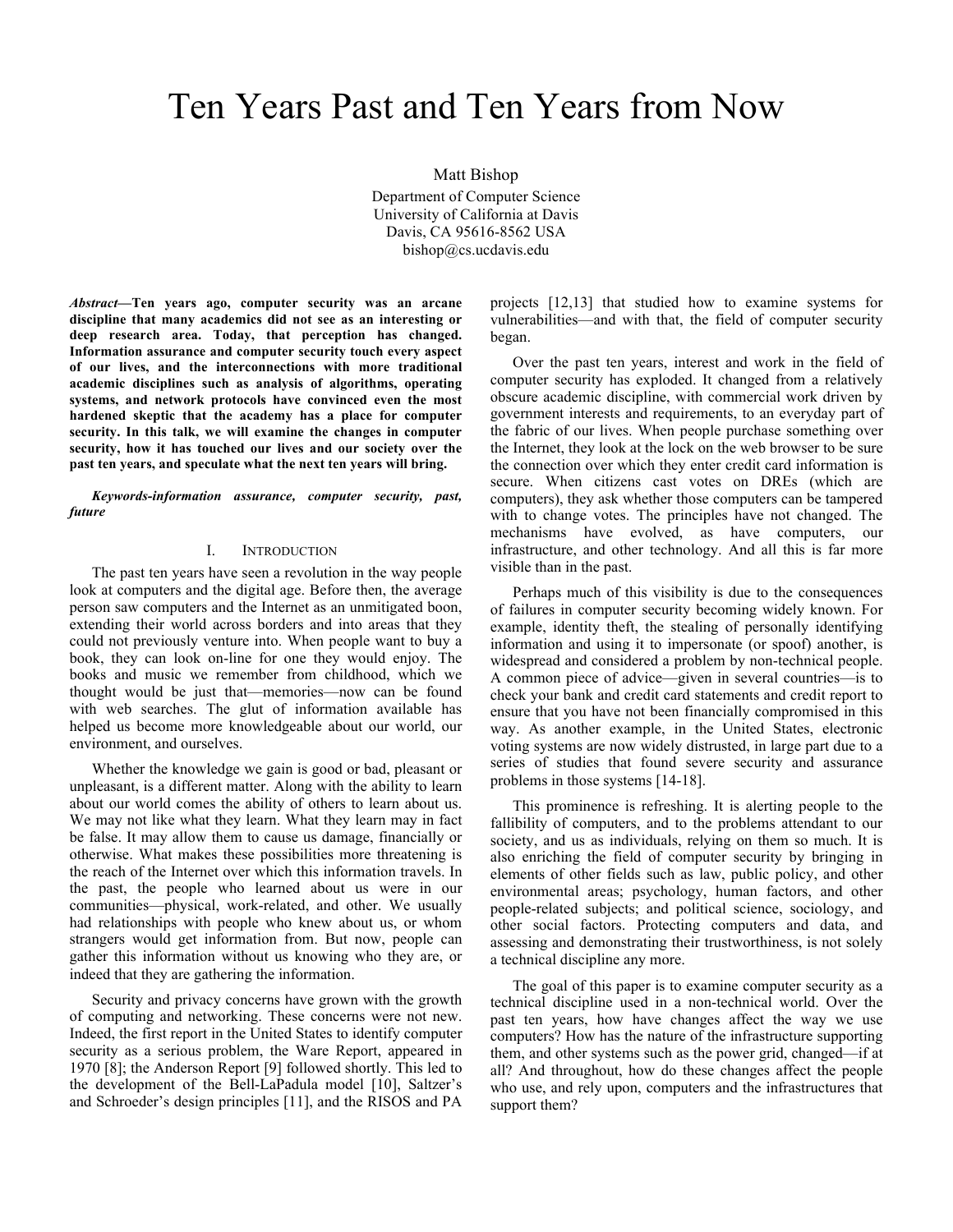#### II. HOW WE USE COMPUTERS

Over the past ten years, the use of computers in everyday life has grown exponentially. So have the possibility of problems.

#### *A. The Past Ten Years*

Government had always both embraced advanced, sophisticated computer use and resisted it. The military, space exploration, and other branches that require massive amounts of computation or obtaining information from places that people cannot venture used computers for calculations, control, and communications. This pace increased as technology improved. Sensor networks gathered information; automated airplanes and drones came into widespread use. Space vehicles relied on information sent from their earth-bound control stations, and transmitted data to those stations.

These applications raised many security issues, all well known. The most surprising occurred when video from a drone military aircraft was intercepted and broadcast [19]. Techniques for securing video transmissions are widely known and used; yet they were not used. Indeed, many computers and networks exist in hostile circumstances, and this example showed what could happen when basic security precautions were not applied.

Assurance issues also arose. One set of issues sprang from the data on which systems operated being untrustworthy. A NASA probe sent to Mars crashed because the probe expected units to be English units, and the control system transmitted metric units—so the probe's rate of descent was faster than expected [20]. A second issue was the lack of assurance of many systems. Government systems around the world have been successfully attacked, and have failed.

This raised the issue of what standards government systems should meet. Many countries use the Common Criteria [21], which provide a basis for evaluating functionality using Protection Profiles, and evaluating assurance, using the Evaluated Assurance Level (EAL) descriptions. During the past ten years, the Common Criteria began to mature as protection profiles for many types of security-related systems, such as firewalls, were introduced, and the meaning and requirements for the higher EAL levels were refined. accredited test laboratories determined conformance to the profiles and EALs, contrasting with practice in the past. And different countries signed agreements with one another to recognize each other's accreditation, making the Common Criteria a truly international effort.

Branches that deal with sensitive or critical information, or that are centered in traditional technology, tended to use computers sparingly. For example, the United States Social Security Administration uses computers for its large databases, and recently developed plans for providing a computerized interface for consumers to examine their accounts [22]. Many of these branches realized they needed to upgrade their technology in order to provide better service to government personnel (such as legislators and the executive) and to the public. A number of laws defined requirements that these agencies had to meet, and many governments set up new

departments (or tasked existing departments) to refine the requirements as needed.

One specific goal of these laws was openness—to provide the public ways to access data about them held by the government, such as pension data or medical data. Such data needed to be protected, and the assurance issue again arose: how do you demonstrate that the data is "safe", for the appropriate definition of "safe"?

Bureaucracies that dealt with compliance did so in the usual manner of bureaucracies: write documents describing what has been done, and then use the information in the documents to evaluate the systems. The United States government's Federal Information Security Management Act (FISMA) mandated extensive reporting. The key question is whether the documentation matched the reality of the systems. Also, the time that security officers spent doing the paperwork limited the time they could spend actually securing systems. The problems posed by this situation became apparent near the end of the decade, and some agencies began to experiment with a more practical approach. They probed systems looking for security holes, and examined how systems were configured. Other agencies simply mandated a specific configuration and system, ensuring conformity to a particular set of requirements.

Connectivity increased drastically, not only within government but also (and more importantly) in the commercial world. Commercial institutions suffered from many of the same problems as government institutions: growth of automation and combining networks. The problems that industry faced, however, had two additional aspects that affected how they dealt with potential security issues.

The first was publicity. As identity theft increased, and people's personal information was exposed more often, governments passed laws requiring companies to notify people whose personally identifiable information was on a compromised computer. Several cases of this type of exposure quickly led to improvements, amid much embarrassment.

The second was financial liability. In many countries the government cannot be sued unless it consents to be sued. But in most countries, individuals *can* take private companies to court. Further, many companies sell stock on the open market, so the value of their stock rises or falls as the company's reputation changes. To such companies it is advantageous to protect data, because of the possible consequences to the shareholders—the company wants to maximize dividends, and typically this means avoiding bad publicity or costly lawsuits.

Another trend has security implications for commercial firms as well as society. We are seeing a *convergence* of communications media. As a simple example, the University of California at Davis has some areas with poor cellular phone coverage—but excellent wi-fi coverage. Many telephones can now detect the poor cell phone coverage, and switch to Voice over IP using the wi-fi coverage. Further, the voice telephone system records messages when someone does not answer the telephone, and those can be sent to a recipient over the Internet or using SMS. Thus, varied technologies can be combined to achieve a single purpose, and to increase the availability of resources.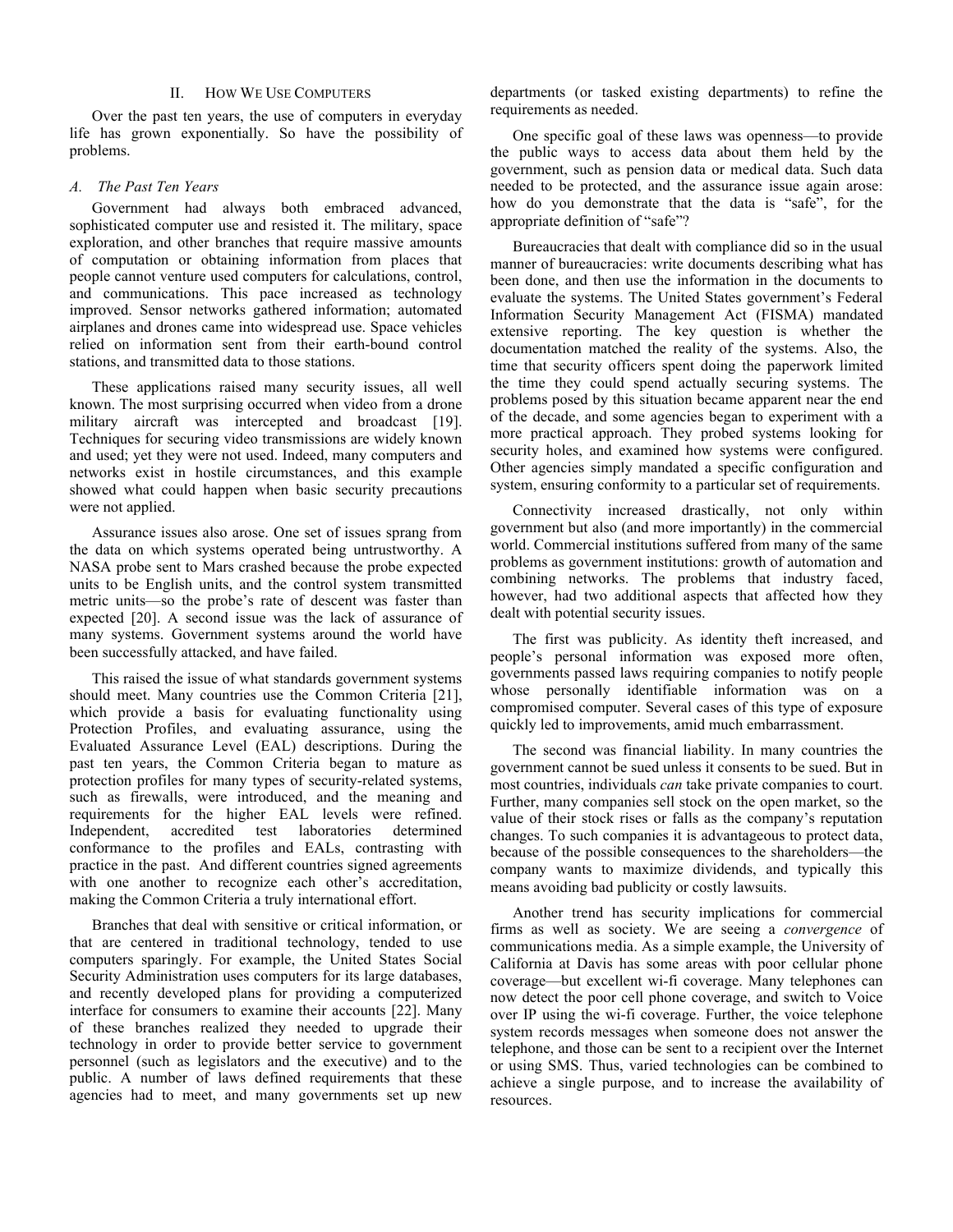Convergence raises interesting security questions. For example, an organization may have physical control of its voice telephone network. It does not have physical control of the SMS networks or the Internet. What implications does this have for sensitive calls? On a broader scale, convergence implies that information from a wide variety of sources and networks (of all kinds) is available. This raises a problem of aggregation—given two pieces of data, from which one can conclude little, what deductions will someone be able to make by combining that data? Considering our web browsing, our on-line shopping habits, and our interaction with customer service departments are available to data aggregators, privacy is at risk—as, in some cases, are more tangible things.

The problem of aggregation enabling unwelcome deductions arises in social networks. Take Facebook as an example. It is quite common for prospective employers to look up applicants on Facebook to learn about them. As people tend to use social networks to talk to friends (and make new friends), much personal information becomes available to the viewer. If what the prospective employer sees is deemed unfavorable, the application is not considered further. The difference between doing a web search and a search on a social network is the personal nature of the information available but that difference is also quickly eliding.

Finally, over the past decade, many people and small companies began using computers. In this case, the users are not system administrators and are not interested in learning the finer points of locking their system down. They simply want the system to work, be reliable, and be secure—although they may not be able to articulate a clear definition of "security." This complicates the problem of security immensely, because occasionally they must take action to protect themselves—and do not know what to do.

Two examples will make this problem clear. One of the goals of Microsoft Corporation's Windows XP Service Pack 2 was to "harden" Windows XP systems so they would be more difficult to compromise. But the effect of applying the patch was to block many ports that game programs, and other third party programs, relied upon. The average computer owner simply saw this as the Service Pack breaking the system. A second example comes from the web browsing interface on cellular phones. Because the screen is so small, it is usually impossible to put the full URL being visited on the screen, so the browsers elide the URL, usually by not displaying characters in the middle. Spoofing attacks may trick visitors into going to an unsafe page with a URL that looks the same as that of a safe page on the cell phone web browser [23]. How can people who are occasional users of computers and cell phones protect themselves?

To summarize:

- Connectivity, and the convergence of different systems, has greatly increased. The increased access often results in changes in paradigms that are inimical to security.
- Government and industry are moving towards a model of supplying service through the Internet. The intended clients are the public at large, whose

computer skills and knowledge of security issues range from great to non-existent. As a result, there is an increased emphasis on understanding technology, even for those who do not *want* to understand it, or who simply cannot.

• Aggregation of publicly available data enables the drawing of inferences that either reveal information about people or provide incorrect, and possibly damaging information. The rise of social networking and the increase in data made available on the web have aggravated this potential loss of privacy.

# *B. The Next Ten Years*

The next ten years are likely to bring dramatic changes to computing, and equally dramatic changes to computer security: how it is implemented and how it is perceived.

Convergence will accelerate. This will affect the practice of computer security in several ways. The primary way lies in the composition of domains with different security policies, and the need to resolve this conflict. Even if two domains are secure, their composition may not be secure. As the domains with the data that is converging may have wildly different security policies about how data may be shared and who may access the data, people may not understand what control they are surrendering by tying domains together.

Non-technical matters such as differing laws and legal jurisdictions complicate this. As an example, some countries require that any data crossing the border either not be encrypted, or the cryptographic key be registered with the police. Other countries simply forbid encrypted transmissions. Consider a multinational corporation with people who work all over the world. As the domains converge, how can the corporation protect its secrets from eavesdroppers (who may work for a government) yet obey the laws of all jurisdictions involved?

The problem of aggregation is a second issue. As data increases, and becomes available to more people, data aggregators will become better at building profiles of people. In some cases, this will be helpful and harmless. In other cases, the profile will reveal information that is correct but that the subject wishes to keep private. In perhaps the worst cases, the profile will be wildly inaccurate, but believed. Such erroneous descriptions could cause irreparable harm—for example, aggregating visits to web sites discussing illegal narcotics and inferring the person is looking for those drugs (but in reality, the user is writing a high school report about the effects of those drugs). Computer security and information assurance will examine new ways to deal with these problems.

An interesting question is how. Two paths seem possible, both drawn from handling covert channels. The first is to provide mechanisms to minimize exposure of information. But if the information has been exposed, experience shows that concealing it again is generally not possible. The second approach is to add noise, so that the aggregator cannot determine what information about the individual is true. This increases the difficulty of drawing accurate inferences. But it also increases the possibility of inaccurate inferences drawn.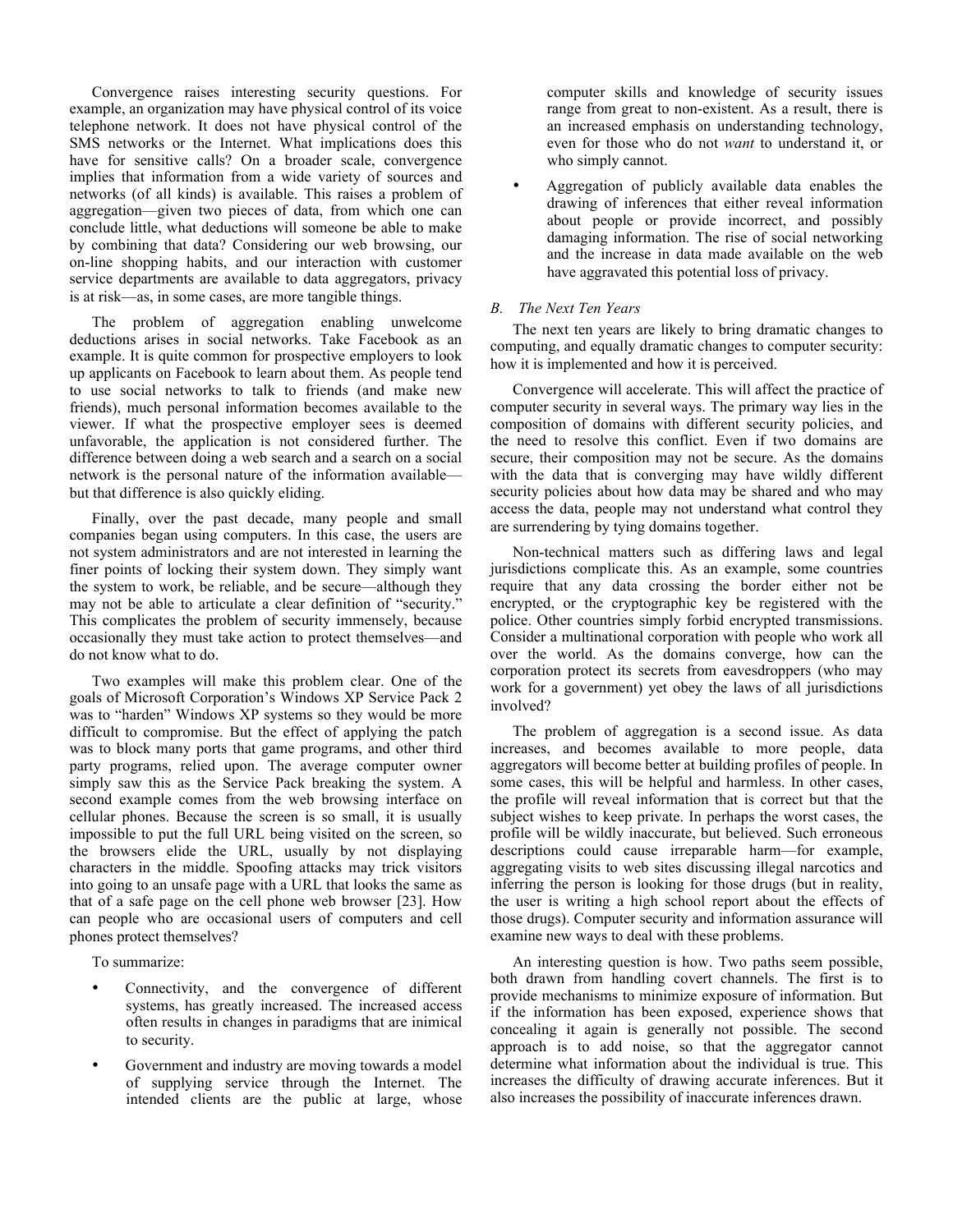Industry trade groups, or governments, will develop new standards governing the gathering of data—whether to protect the users or the aggregators is unclear at this point. An obvious question is ensuring compliance with these standards.

Compliance will be one of, if not the, most important topics in computer security. The days of checking compliance by reading documents will pass, and because the documents report what the writers want to report, or think is true, and often bear little to no relation to the reality of the systems and sites. Compliance validation will continue to shift to hands-on validation, including penetration testing and examination of configurations, software, and hardware. Standardized configurations will become common; this will enable rapid deployment of systems that will enforce standardized organization security policies. While checklists and documentation will still be needed, during the next ten years they will not be enough to demonstrate compliance with security standards.

The use of standardized systems, configurations, and software will force organizations towards a model of central administration. Vendors will follow suit; witness Microsoft's new operating systems validating that they are not pirated before being activated. The motivation behind this shift will be to reduce the number of vulnerable systems in use throughout the Internet. But the vendor shift will cause more problems than the organizational shift mentioned earlier.

The reason lies in the singular nature of an organization's security policy, and the multiple *de facto* security policies of ordinary users. An organization can decree a single policy, or a set of well-defined policies, and implement configurations to support them. Exceptions can be added as needed. But vendors must cope with systems configured as text processors, as gaming systems, as systems used in a variety of small businesses, and so forth, so vendors cannot simply push patches to systems without risking problems. So, different models for vendor administration of systems will develop. For reasons of liability and good public relations, these will evolve into opt-in systems, where the user must affirmatively join the administration program. This way, the vendor can ask questions to determine what software is safe to patch, and what software is problematic.

This leads to another area in which security will improve: communication with users. The "users" here are the average user, not those who are technologically savvy. Asking a literary agent to construct a security policy, for example, is absurd. The average literary agent is skilled with words, books, and negotiating contracts—and not with the attributes of security policies. Over the next ten years, people will study how to construct security policies, and from them configurations, that will protect ordinary users. In addition, notification of problems (such as the discovery of a computer virus in an attachment) will evolve from obscure messages like "Email-Worm:VBS/LoveLetter found in attachment; moving to quarantine" to "Bad data attached—deleting", with an option for the user to get details if desired. The paradigm will shift from a technologically oriented one to a human-oriented one.

This attention to communication will have a number of desirable effects. First, the number of non-secure systems will

decrease. Second, as programs are adapted to take advantage of a deeper understanding of psychology and human factors, people can make more effective use of the software and of computers. Third, people will be less intimidated and confused by arcane messages, and so will be more confident that their systems are doing what they want, leading to a perception of improved security.

Finally, social networks will continue to grow in number, size, and complexity—not surprisingly, because humankind consists of social beings. Social networks will also expand from meeting places for friends to aids for therapy, medical treatment, and other functions that enhance the quality of life for groups of people. This information will be available to trusted people on the network—and now, a breach of any one of those accounts will lead the attacker to the sensitive information. Thus, this dissemination of personal information will cause personal information to spread. This means that either users of social networks will accept the loss of privacy, or the term "privacy" will be redefined to capture the needs that evolve in the face of ubiquitous social networking.

Underlying these uses of computers is a set of infrastructures, called the "computing infrastructure," that is evolving as the use of computers is evolving. Its security will evolve as well. We next turn to an examination of its evolution.

## III. THE COMPUTING INFRASTRUCTURE

 "Infrastructure" is "a collective term for the subordinate parts of an undertaking; substructure, foundation" [1]. Generally, in computing, it refers to networks such as the Internet, and management and support software, hardware, and other entities that support computation. Note that "computing infrastructure" is actually imprecise, and its exact meaning depends upon the environment in which the relevant computing occurs. For example, computers that run life support equipment in a hospital (and which are not connected to any networks) have as infrastructure the people and procedures that maintain them, and the power grid that supplies the energy to keep the systems running. For home computing, the infrastructure includes the Internet and DNS servers, routers, and gateways that enable the World Wide Web to function.

#### *A. The Past Ten Years*

The growth of the use of the World Wide Web has made us realize our reliance on its supporting infrastructure and the problems in that infrastructure.

Issues of trust abound. The foundational IP, TCP, UDP, and other layer 3 and 4 protocols were developed to provide robust networking. At the time, security was focused on the end points; indeed, the first security-related RFC [2] dealt with host-level compromises. Thus, additional mechanisms must provide confidentiality and integrity in the face of determined attacks.

Many mechanisms have been tried; some worked, some did not. In the 1990s, Netscape developed the Secure Socket Layer (SSL) protocol to provide transport layer confidentiality and integrity. After some years of experience with this protocol, the IETF developed a successor, the Transport Layer Security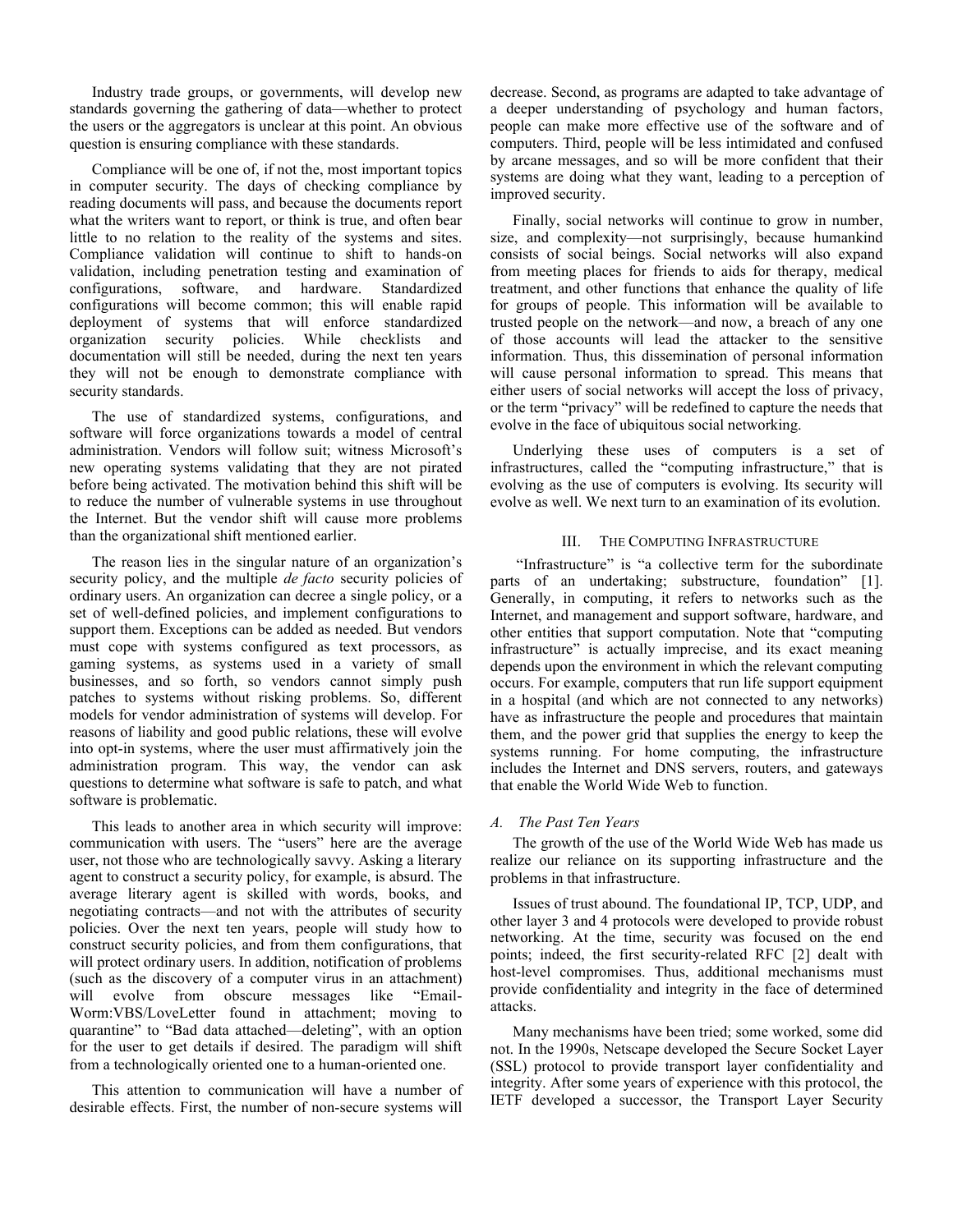(TLS) protocol, and in the past decade the use of both SSL and TLS increased dramatically. Both use public key mechanisms to authenticate end points, so when one connects to a vendor, the vendor supplies a certificate, and the client's software can validate that the certificate is properly signed.

In computer security, one should always ask *exactly* what terms mean. Here, "properly signed" means that the certificate signature can be validated against a list of known signers— "issuers" or, more properly, "certification authorities" (CAs). These implement several different types of public key infrastructures (PKIs). At the beginning of the decade, may hoped that a single, cohesive PKI could be designed and implemented. Such a PKI system would simplify many aspects of certificate-based key management. Perhaps more importantly, such a structure would provide a framework for certificate recipients to determine the degree of trust they could place in the identity within the certificate—assuming the CAs followed the policies and procedures embedded in the framework. No such coherent framework emerged, and many "root CAs" currently exist, each with their own policies and procedures for validating the identity of those to whom they issue certificates.

Advances in cryptography changed many of the parameters of the existing public key systems and introduced new algorithms for protecting data. The number of bits in the modulus for RSA doubled; flaws were found in several cryptographic hash functions, and the Advanced Encryption Standard (AES) replaced most uses of the Data Encryption Standard (DES). The first practical identity-based encryption scheme [3,4] was developed.

These mechanisms are tools for improving the assurance of the infrastructure. A good example of their use lies in the attempts to harden the Domain Name System (DNS) server infrastructure. *DNS cache poisoning* is an attack where a bogus DNS record is appended to a legitimate one being sent in response to a query. Both the legitimate response and the bogus response are cached. When the victim tries to resolve a name served by the bogus record, the data in the bogus record is used. A protocol called DNSSEC supports digitally signed DNS records. As the bogus record is illegitimate, it will either be unsigned or signed with the wrong key, and hence not validate properly. The resolver could then reject the cached record as untrustworthy. Unfortunately, DNSSEC has not been widely adopted for a variety of reasons, including complexity and the overhead induced by early versions of the protocol.

Two versions of the IP protocol are in use. By far, the most common is the IPv4 protocol, released in 1981. A successor version, IPv6, was released in 1998 and provided many security enhancements. During the last decade, IPv6 began to spread—slowly. Systems offered network stacks to handle both IPv4 and IPv6, and some of the security mechanisms in IPv6 (known collectively as "IPSec") were made available for IPv4.

 Because of the increase in sophistication and scale of network-oriented attacks (such as 'botnets and other large-scale distributed attacks), forensics and the ability to trace packets to understand how attacks work became more important. The research area of packet traceback increased in importance. This led to concern with accountability and attribution, and in

particular how to determine the *ultimate* source of attacks. Various forensic and analytic techniques have been developed, largely on an *ad hoc* basic, to overcome many of the problems that lack of accountability and attribution mechanisms cause. Those areas also are increasing in importance.

When important legal processes rely upon the Internet, the need for these attributes (accountability, attribution, integrity, and so forth) becomes clear. As an example, in California an effort began to enable on-line filing of documents associated with the purchase of a house. These documents, once filed, establish ownership; they cannot be removed. (So, for example, if a court rules the sale invalid, a copy of the court order is also filed—but the now-invalid sale documents remain in the file.) Thus, if these documents change after signature, for example in transmission, the results would be at best a legal nightmare. Clearly, this requires a hardened infrastructure that enables the *naming* and authentication of the individuals and organizations as well as the integrity (immutability) of the signed documents.

Interestingly, the focus on securing the transmission of those documents at first overlooked the need to secure the endpoints—the hosts—on which these documents were generated and signed. The infrastructure aspect of this issue is that many of the endpoints were to be general-purpose systems that themselves relied on the infrastructure to be configured and to download the programs that would be used in the generation of the documents. Thus, a Trojan horse or other malware could result in bogus documents being recorded even though the document was not altered in transmission. It is simply altered after signing but before transmission.

The concern about the security of the Internet reflected concerns about other large-scale networks, most notably those using Supervisory Control And Data Acquisition (SCADA) systems to manage power, water and natural gas distribution, and other management functions. SCADA systems are typically very simple—they were designed decades ago—and both the systems and the protocols they use are extremely vulnerable to attack [24]. The past decade has seen a dramatic increase in the interconnection of these networks to generalpurpose networks (such as the Internet) to ease management and data gathering and processing. The security problems such availability could pose has led to work in hardening SCADA systems and protocols, and examining how connecting highly sophisticated data collection and regulation devices such as smart meters affects the security of those SCADA networks. In particular, the integration required to have the old technology work with the new technology, and *vice versa*, must take security into considerations—and often, the precise policies involved are not well defined (or even defined). This is the composition of different domains mentioned in the discussion of convergence, above.

A key problem in all this work has been testing. Protocols and work that on paper appear to scale often fail miserably when deployed, so researchers need to test their work on testbeds with complexity and size comparable to the networks for which those solutions are designed. This has led to the development of some testbeds that can simulate large-scale networks [26,27], and near the end of the decade an international testbed called "Global Environment for Network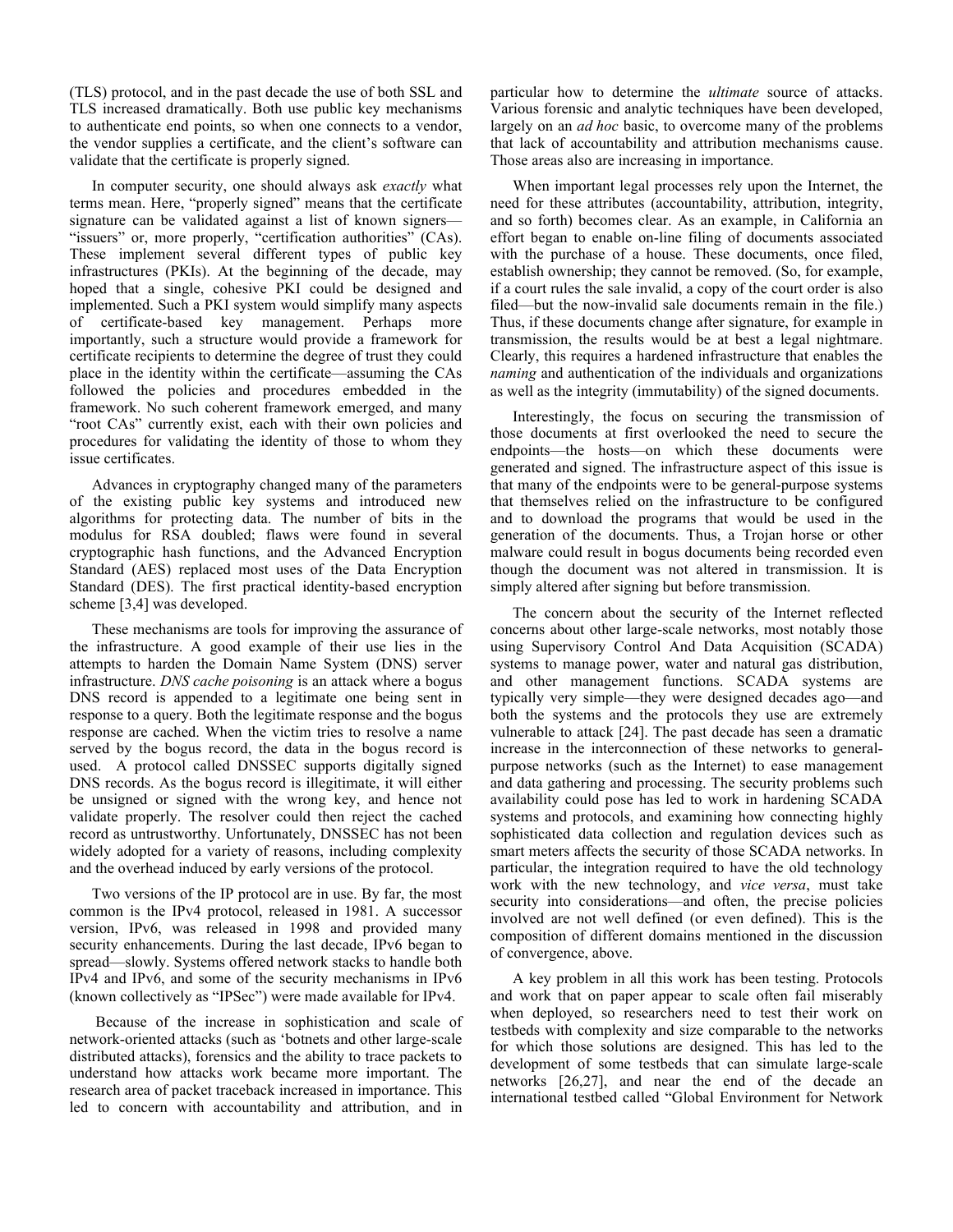Innovations" (GENI) began to grow [28]. In security, such testbeds are particularly important because testing defenses requires that attacks be simulated or actually launched (to see if the defense actually works)-and doing so on a production network such as the Internet could have catastrophic consequences on people who were not part of the experiment.

Additionally, computer security as a discipline has not focused much on scientifically rigorous experiments. Typically, data is gathered for a particular domain, or it is simulated, and used as the basis for deriving results. The problem is that the data is often unavailable to others, inhibiting verification of results, or the data is substantially different than that others would encounter. McHugh [5] ably discussed the nature of the problem, using testing of intrusion detection systems as his example. By the end of the decade, experiments in computer security became a topic of great interest.

Finally, during the decade, the public became aware of the fragility of many components of the infrastructure. Identity theft, long considered something that "rarely happened," became common enough that financial institutions such as banks implemented programs to protect their clients. The use of "smart meters" in San Francisco sparked resistance [6], and the rise of "click fraud" and spam brought home to average users the risks of trusting the Internet infrastructure completely.

To summarize:

- The assurance of the infrastructure currently is not suitable for highly secure computations and applications. Part of the problem is that components have varying levels of trust. Indeed one entity may trust part of the infrastructure completely, and another entity not at all. This causes problems in composition.
- The injection of sophisticated technology into an infrastructure that was not designed to support it causes problems of security because the features and power of the new technology cannot be controlled by the old technology. This problem effectively layers security mechanisms onto systems (here, infrastructure) not designed with security as a primary focus, or designed with limited threat models that do not take into account new threats.
- The focus on protecting the infrastructure often overlooked that the end points communicating over the infrastructure needed protecting—and that protection relied on the infrastructure.
- Ordinary users learned that the Internet infrastructure was sometimes untrustworthy. The basis for this was twofold: first, occasional perceived failures in network security (for example, due to invalid certificates); second, because components of the infrastructure gather information that the user did not expect or want gathered.

# *B. The Next Ten Years*

As with the use of computers, the next ten years may see dramatic changes in the infrastructure.

The first change will be the realization that many of our dreams for the infrastructure are simply infeasible. In particular, the societal complexity of implementing a standard, universally accepted PKI will prevent that from ever happening. As a simple example, under what conditions will the People's Republic of China accept a PKI system that legitimized a CA run by the government of the Republic of China, and *vice versa*? Instead, the current system of multiple PKIs, each with its own root-level CA and (possibly) subordinate CAs will continue. This allows different PKI models to coexist—and this preserves one of the Internet's longest-enduring traditions.

Anonymity may seem incompatible with certificate-based PKIs—after all, a certificate binds an identity to a public key but in fact it is not. People often wish to remain anonymous. One reason is to protect themselves from retaliation, for example by an employer or a repressive government. Another reason is to spare themselves embarrassment in the community. Yet they will want to ensure their messages are not altered. Thus, they need a PKI with varying degrees of subject identity validation. Such a model exists in PGP, called the "web of trust." Essentially, anyone can sign anyone's certificate, and indicate the level of trust in the validation of identity (ranging from "untrusted" to "ultimate trust"). One interesting feature of the lack of a central CA for the web of trust is that what is "ultimate trust" for one signer may correspond to "medium trust" for another. Under such a model, anonymity is easy to achieve. Under a hierarchical model, one must use a CA that issues certificates without vouching for the correctness of the identity.

Anonymity protects people, but it also helps people hide from the consequences of their actions. Attackers use this feature to keep from being caught. Thus, there is great interest in attribution for a variety of reasons. Attribution of packets to origins can help law enforcement trace attacks to their origins, and apprehend the malefactors—but it can also be used to trace those who speak unwelcome truths or unpopular opinions. Perhaps most interesting is that complete attribution is probably equally undesirable for law enforcement. For with complete attribution, malefactors could detect that law enforcement is looking at their network connections and systems! As it is probably impossible to determine who is a law enforcement officer entitled to non-attribution (indeed, the likelihood of North Korea recognizing a law enforcement officer from the government of South Korea is low), simply requiring attribution solves little [25]. Policy work on attribution, and the consequences of attribution, will grow.

This is an exemplar of a much larger trend, that of social impacts of security policies and mechanisms. As another example, forensic logging and auditing within the infrastructure, which requires attribution of various sorts, is likely to improve drastically as advances in technologies enable the recording and storage of more data as well as faster realtime analysis of data. This will help administrators detect and counter attacks with increasing effectiveness as the next decade passes. It is axiomatic that the law changes slowly, though, because society needs constancy. Thus the legal standards for extracting, presenting, *and interpreting* the data in court will begin to change, but not change much by the end of the decade.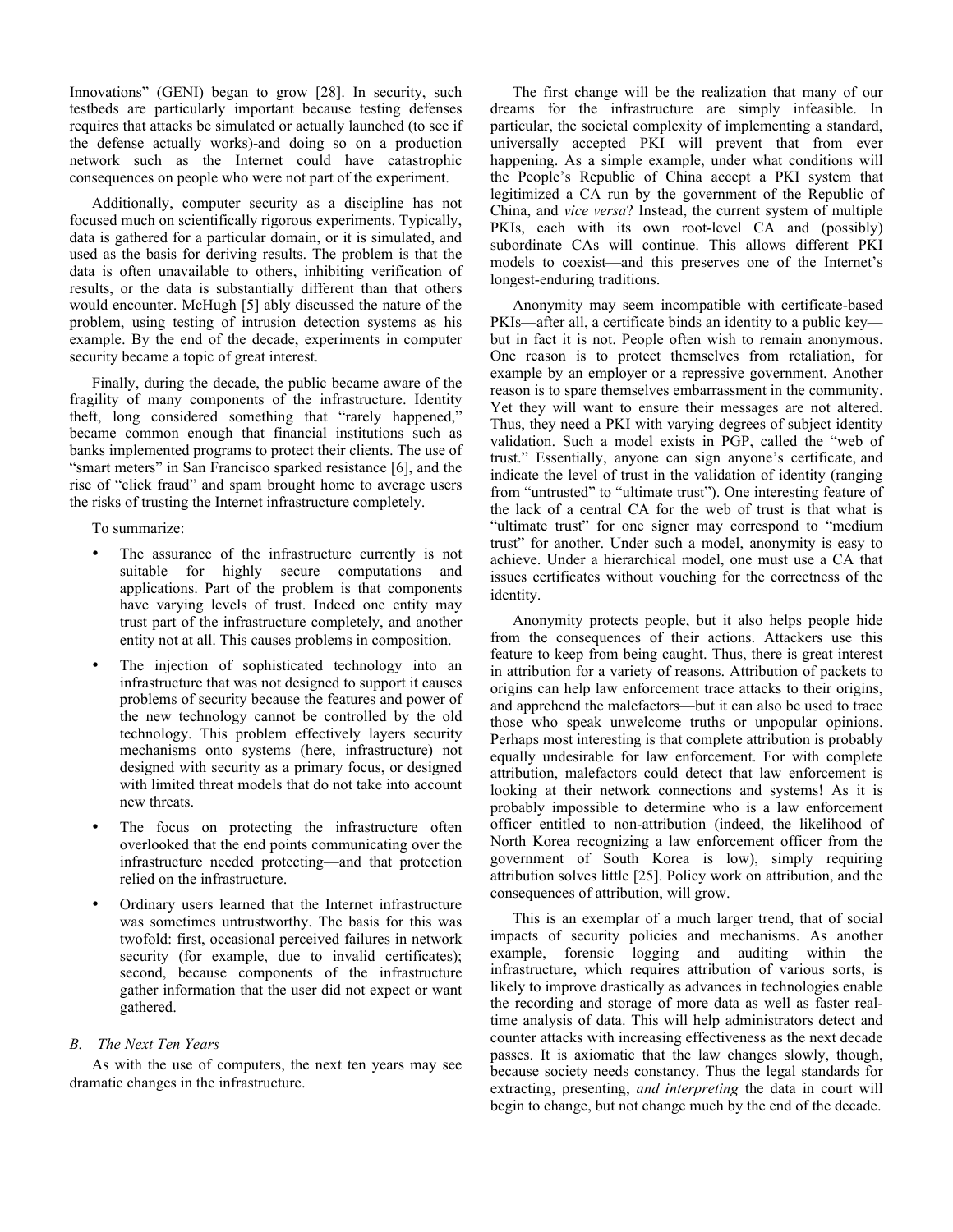Secure technologies will become more numerous and pervasive throughout the infrastructure. SSL and TLS will continue to coexist, and the use of DNSSEC, IPSec, and IPv6 will increase. The increase will be slow at first, and then more rapid as the decade ends. My reasoning is that societal and nontechnical considerations, rather than technical ones, will drive their adoption. Were security considerations the primary driver, all three protocols would used be far more than they are now. But as government and corporate (and, perhaps, individual) needs for secure and trustworthy communication increases, mandates from organizations will require a change to those technologies that can provide better security and trust. How well the change will work, and whether the provided security services will meet the needs, no-one can predict.

The basis for this security (and other new) technology will lie in its management. Current management practices in most institutions view security as a necessary evil, and something that is to be overridden when it is inconvenient or obstructs work. These will change, because security will be seen as symbiotic with the functions of the organization. This is a result of the institutional imperative, which states that "every action or decision of an institution must be intended to keep the institutional machinery working" ([7], p. 49).

As the complexity of managing the different aspects of an infrastructure increases, so will the need for management tools. In the next decade these tools will become unified, so that one interface enables many different types of controls, including both security configuration and testing. The security of these tools themselves will be critical, as will the assurance that these tools will perform properly. This echoes another trend, namely teaching secure design and implementation of software. This material will expand greatly in scope and, by the end of the decade, be considered as important a supportive discipline as proper language is in essay and literature courses.

Finally, the concept of virtualization, and in particular virtual networks, will provide a mechanism for enhancing the security of the infrastructure. Consider the infrastructure supporting a set of virtual networks, with virtual routers, gateways, and other support. Then, if one virtual network is compromised, other virtual networks are not affected. Hence, a flooding attack, or a compromise of a router, will become more difficult because the virtual networks will be limited in bandwidth. This "virtual infrastructure" is currently infeasible over a wide area because of the limits that the technology imposes. As the technology improves, this barrier will recede.

### IV. CONCLUSION

Any prognostication of the future is dangerous. One can extrapolate existing trends, but an unexpected event, discovery or development can make such predictions wrong. Thus, the above speculations should be treated as just that: informed guesses that may, or may not, be accurate.

What is certain is that security will continue to be a peopleoriented subject. The theme of technology, society, and individuals interacting, often in undesired ways, has permeated the problems and solutions discussed here. In a sense, computer security seeks to solve a "moving target" because our notions of security and privacy evolve along with society. Indeed, coexisting societies may define them differently; contrast the Soviet Union's notion of security being primarily economic with the United States' notion of security being primarily about personal rights. Which view is "right" or "wrong" is not the point. That the mechanisms that support the different notions of "security" differ is the point.

Rather than fear these conflicts and view them as threats, societies that have experienced them have grown as ideas that did not work were discarded, ideas that did work were adopted, and from the failures and successes new ideas were synthesized. Societies that rigidly cling to one idea, and suppress conflicting ones, tend to collapse; those that adapt tend to survive and, indeed, prosper.

Perhaps this is the key lesson of the past ten years, that people have different ideas of security that must co-exist. No single notion of "privacy" or "security" will dominate. Like people's opinions and beliefs, "privacy" and "security" will have different, conflicting definitions, and so differing and at times conflicting mechanisms must provide privacy and security. How they will interact, and the results of those interactions, is a question the answer to which no-one can predict.

#### ACKNOWLEDGMENT

The author gratefully acknowledges the support of the National Science Foundation under grants CNS-0716827, CNS-0831002, and CNS-0905503. Any opinions, findings, and conclusions or recommendations expressed in this material are those of the author and do not necessarily reflect the views of the National Science Foundation.

#### **REFERENCES**

- [1] J. A. Simpson and E. S. C. Weiner. The Oxford English Dictionary. Second Edition. Oxford: Clarendon Press, 1989.
- [2] B. Metcalfe. The Stockings Were Hung by the Chimney with Care. RFC 602, December 1973. Available at http://www.rfceditor.org/rfc/rfc602.txt.
- [3] D. Boneh and M. Franklin, "Identity-Based Encryption from the Weil Pairing," Advances in Cryptology—Proceedings of CRYPTO 01, pp. 213–229, 2001.
- [4] X. Boyer and L. Martin. Identity-Based Cryptography Standard (IBCS) #1: Supersingular Curve Implementations of the BF and BB1 Cryptofystems. RFC 5091, December 2007. Available at http://www.rfceditor.org/rfc/rfc5091.txt.
- [5] J. McHugh. Testing Intrusion Detection Systems: A Critique of the 1998 and 1999 DARPA Intrusion Detection System Evaluations as Performed by Lincoln Laboratory. ACM Transactions on Information System Security 3(4) pp. 262–294 (2000).
- [6] A. Werner. PG&E Smart Meter 'Rebellion' Growing. CBS Broadcasting Inc. March 11, 2010. Available at http://cbs5.com/local/pge.smart.meters.2.1555294.html.
- [7] R. Kharasch. The Institutional Imperative: How to Understand the United States Government and Other Bulky Objects. New York, NY: Charterhouse Books (1973).
- [8] W. Ware. Security Controls for Computer Systems: Report of Defense Science Board Task Force on Computer Security. RAND Report R609- 1. Santa Monica, CA: Rand Corp, 1970.
- [9] J. Anderson. Computer Security Technology Planning Study. Technical Report ESD-TR-73-51. Bedford, MA: ESD/AFSC, Hanscom Air Force Base, 1972.